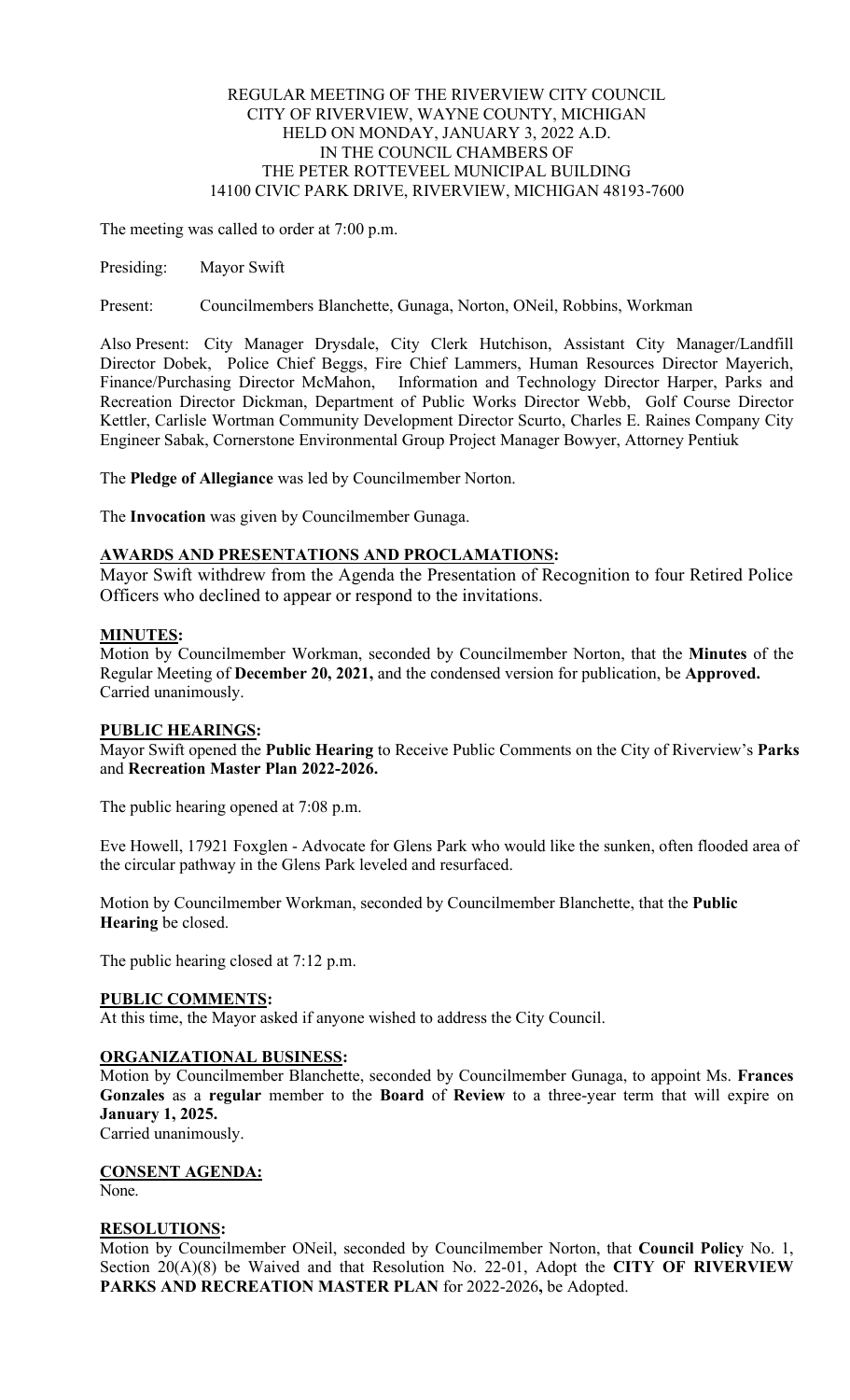#### RESOLUTION NO. 22-01 RIVERVIEW CITY COUNCIL RESOLUTION OF ADOPTION OF THE CITY OF RIVERVIEW PARKS AND RECREATION MASTER PLAN

- WHEREAS, the City of Riverview has undertaken the update of its five-year recreation plan which describes the community's physical and social characteristics, existing parks and recreation facilities, and the desired actions to be taken to improve the parks and recreation facilities; and
- WHEREAS, the City of Riverview Recreation Commission reviewed the *City of Riverview Parks and Recreation Master Plan* during the public meeting held on December 1, 2021; and
- WHEREAS, the *Parks and Recreation Master Plan'*s goals and objectives were developed in response to needs and deficiencies identified by a public input in an online Public Survey; and
- WHEREAS, the *Parks and Recreation Master Plan* has been made available by the City of Riverview for public review in a manner required by law and all comments from the public have been considered by the City of Riverview Recreation Commission; and
- WHEREAS, the plan was developed for the benefit of the entire community and a public hearing was held on January 3, 2022 to provide another opportunity for citizens to express opinions, ask questions, and discuss all aspects of the Master Plan.
- NOW, THEREFORE, BE IT RESOLVED that the Riverview City Council hereby adopts the "*City of Riverview Parks and Recreation Master Plan."*

AYES: Mayor Swift, Councilmembers Blanchette, Gunaga, Norton, ONeil, Robbins, Workman NAYS: None. EXCUSED: None.

 $\mathcal{L}_\text{max}$  and  $\mathcal{L}_\text{max}$  and  $\mathcal{L}_\text{max}$  are the contract of the contract of the contract of the contract of the contract of the contract of the contract of the contract of the contract of the contract of the con

 $\overline{\phantom{a}}$  , and the contract of the contract of the contract of the contract of the contract of the contract of the contract of the contract of the contract of the contract of the contract of the contract of the contrac

ADOPTED this 3rd day of January, 2022. ATTEST:

Andrew M. Swift, Mayor

I, Cynthia M. Hutchison, duly authorized City Clerk of the City of Riverview, do hereby certify the foregoing Resolution is a true copy of a resolution adopted by the Riverview City Council at their regular meeting of January 3, 2022.

## $(S E A L)$

Cynthia M. Hutchison, City Clerk

## **ADMINISTRATION:**

Motion by Councilmember Gunaga, seconded by Councilmember Workman, that a **Public Hearing** be Called for **January 18, 2022**, at 7:00 p.m. for the Purpose of Discussing the **Termination** of the **Riverview Commons Brownfield Plan.**

Carried unanimously.

#### **ORDINANCES:**

Motion by Councilmember Workman, seconded by Gunaga, that **Authorization** for the Clerk to give the **First Reading**, by title only, of Proposed **Ordinance No. 727,** to Amend the Code of Ordinances of the City of Riverview, Section 66-3, to Ratify and Approve **Traffic Control Order Number 429**, be Approved.

Carried unanimously.

PROPOSED ORDINANCE NO. 727

AN ORDINANCE TO AMEND THE CODE OF ORDINANCES OF THE CITY OF RIVERVIEW TO AMEND SECTION 66-3, TO RATIFY AND APPROVE TRAFFIC CONTROL ORDER NUMBER 429